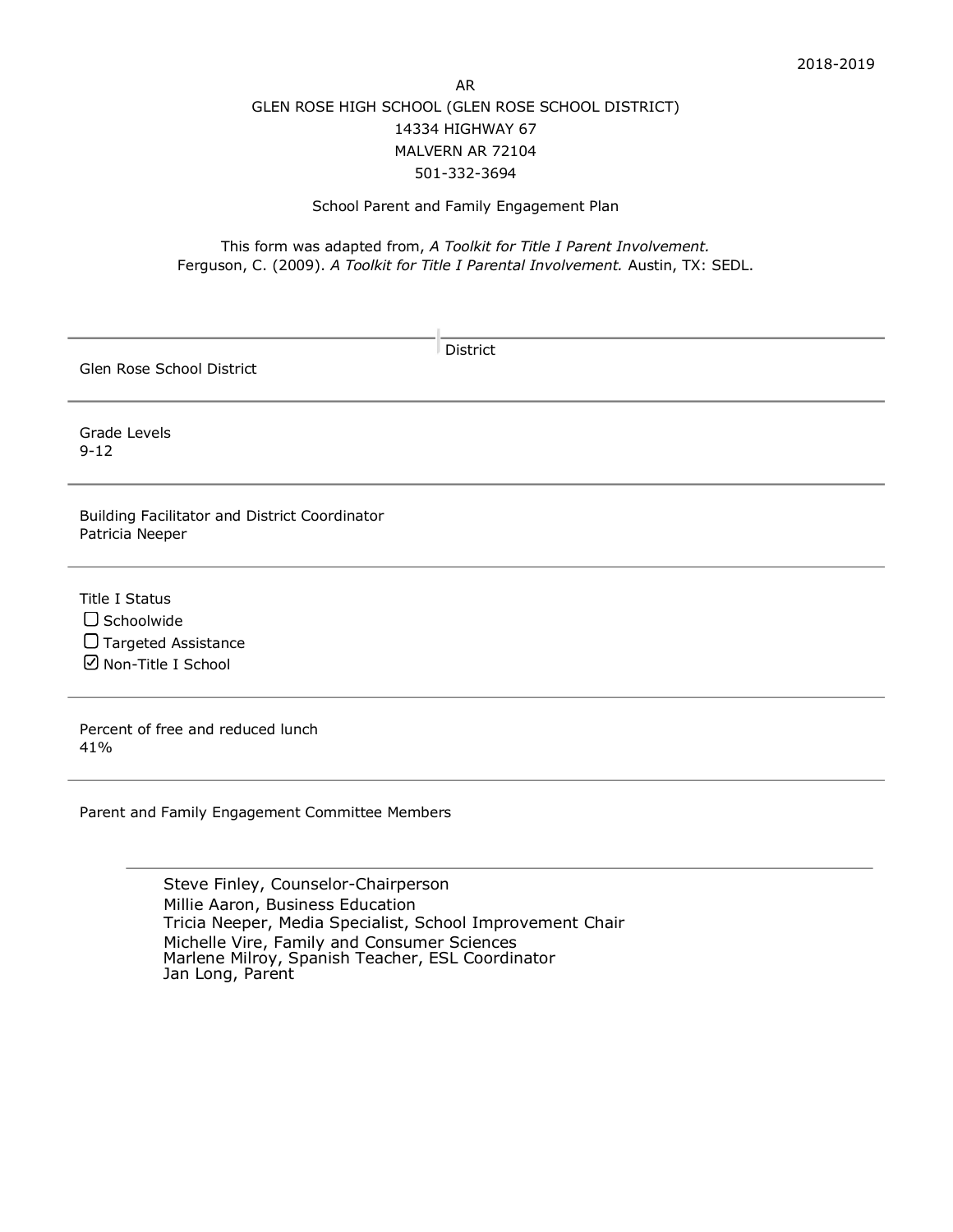1. List various communication strategies used in your school to provide additional information to parents and to increase parent and family engagement in supporting classroom instruction.

- REMIND101 used by some teachers
- Twitter
- **InTOUCH calling/messaging system**
- Announcements in football programs
- Announcements from the pressbox at ballgames
- Facebook
- Instagram
- School Website
- **Emails to parents**
- Phone calls to parents
- Texts to parents
- **Handouts sent with students at various times**
- Open House for the Glen Rose Parent Center will be held in October

2. List the proposed parent meeting, conferences and activities regularly throughout this year and the dates providing flexible meeting times that you have planned to increase parent and family engagement and build staff and parent capacity to engage in these types of efforts. (Must include the 2 state mandated parent/teacher conferences each year.)

- Open House was held on August 9, from 4-6 p.m.  $\ddot{\bullet}$ Registration for students/parents held on July 31 and August 2 10 am to 6 pm. Parents and students received forms, schedules, handbooks and signed appropriate documents.
- Parent teacher conferences will be held on September 18 from 1:00- 8:00 pm and
- February 14, 2:30-8:00 pm.
- FAFSA workshop for parents in October from 5pm-7pm (Representatives from COTO (local junior college) will be on hand to assist)
- Financial aid workshop for parents in October at 7 pm.
- Parents invited to attend English classes with their student in October for assistance with applying for the Academic Challenge (Lottery) Scholarship
- In February, 8th grade parents will be invited to attend classes with their students during Career Orientation classes to pre-register for 9th grade.
- District Open House/Report to the Public October 15, at 6 pm. Parents will receive information on budget, state testing, GT, School Improvement, Parental Involvement and other related info.
- The State Board of Education's Standards for Accreditation of Arkansas Public Schools and School Districts shall require no fewer than two (2) hours of professional development for teachers designed to enhance the understand of effective parental involvement strategies every four years. The district
- provides two hours for teachers. Open House for the district Parent Center will be in October.

3. How will your school provide information to parents about volunteer opportunities (must include state mandated parent training)?

Volunteer training will be held on October 6. All parents will be invited via newsletters, INTOUCH messaging, Twitter and Facebook and school website. (State Mandated)

Volunteer forms are given to parents each year with their packets at the beginning of school. Forms are kept in a notebook compiled by the Parent Coordinator and placed in the teacher copy room.

Clubs, classes, etc. invite parents to assist with activities such as Madrigal Feaste, band/choir concerts, concession stands, sponsors on field trips, book fairs, prom, Fall Festivals, Haunted House, Field Day, AG day (bring animals and assist with petting zoos), band activities. Parents work chains at ball games, assist with parking, cook and/or serve seniors at graduation breakfast, homecoming activities, etc. These activities are ongoing throughout the year during the day and/or evening. Parents are invited via student letters sent home, REMIND101, Facebook, Twitter, phone calls, emails, texts, school website.